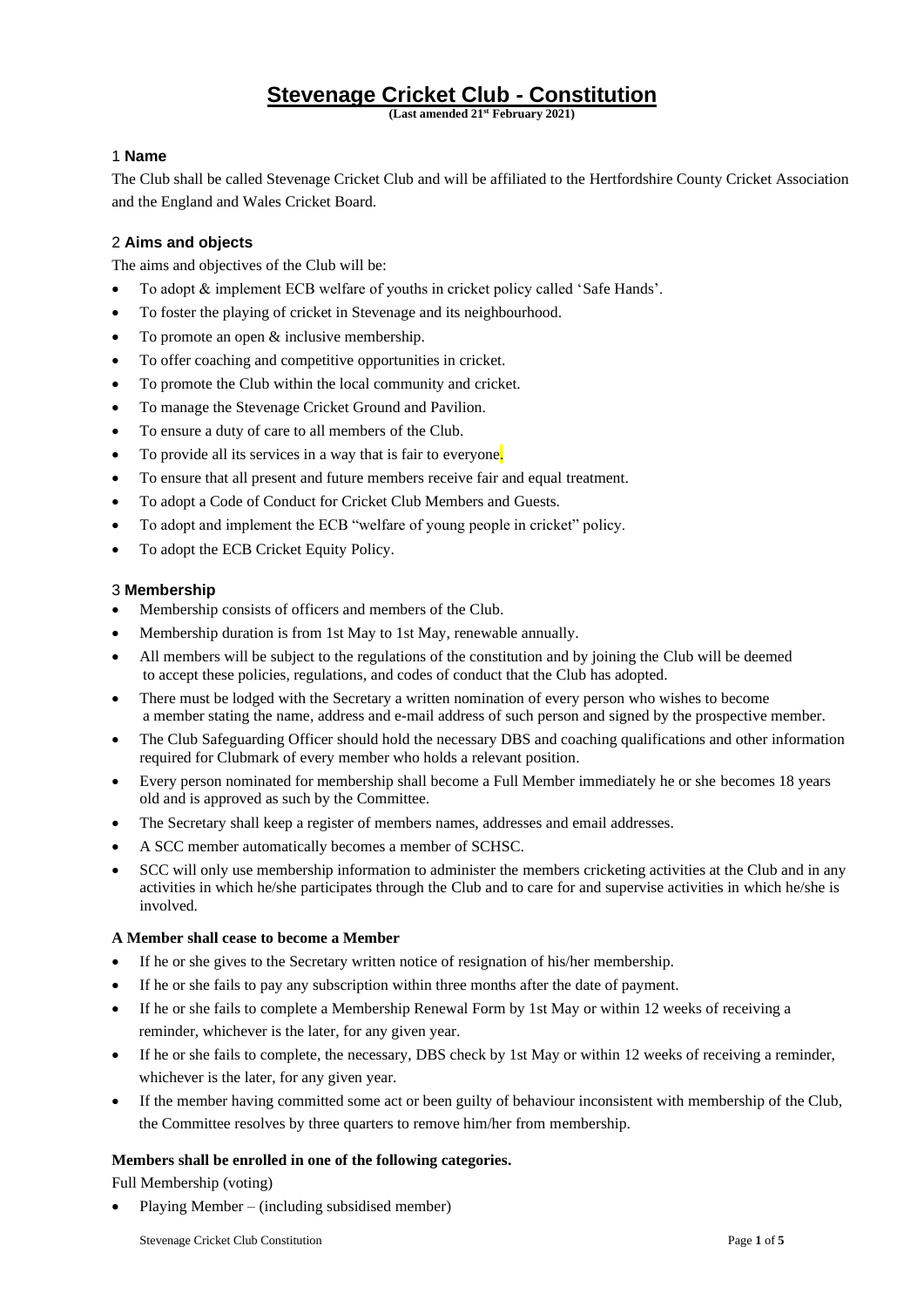- Non-Playing Member
- Family Member one vote per Family
- Honorary Vice-President
- Vice-President
- Life member
- **President**
- Honorary Life-President

## **Membership (non-voting)**

Shall be enrolled in one of the following categories.

- Associate Member
- **Iunior Member**
- Corporate Member

## 4 **Membership fees**

- The annual subscriptions of the Club shall be fixed each year at the Annual General Meeting of the Club by ordinary resolution and shall be payable in advance on 1<sup>st</sup> May each year for the next 12 months.
- A person, who is elected to be a Playing Member after 31st July in any year, shall pay half the subscription for that year.
- Match fees will be set annually and agreed by the Committee.

# 5 **Officers of the Club**

The Committee shall be formed by the Honorary Officers of the Cub who shall be:

- **President**
- Chair
- **Secretary**
- **Treasurer**
- Club Safeguarding Officer
- Club Captain
- Junior co-ordinator.
- $\bullet$  1<sup>st</sup> X1 Captain

#### **Honorary Officers**

- Will be elected annually at the Annual General Meeting.
- Nominees shall be approved for election, by the Committee at least seven days prior to an AGM.
- Shall be responsible for the Club's 'duty of care' requirements as liability sits solely and squarely with the Club and those that manage it.
- Will retire each year but will be eligible for re-election
- May retire by giving one week's prior notice to the Secretary.
- May fill any casual vacancy arising between Annual General Meetings.
- Any Committee member who fails to attend three consecutive Committee meetings, without giving good reason, shall cease automatically to be a member of the Committee.

# 6 **Club Management**

The Club shall be managed through

- A Committee consisting of the Honorary Officers of the Club
- The Committee will consider and vote on Reports and Recommendations submitted by the Club's Sub-Committees and other such matters as they deem fit for the good management of the club.
- All Committee members have the right of a single vote per resolution at all meetings attended
- The Chair or acting Chair at that meeting will have a second casting vote in the event of equality in voting.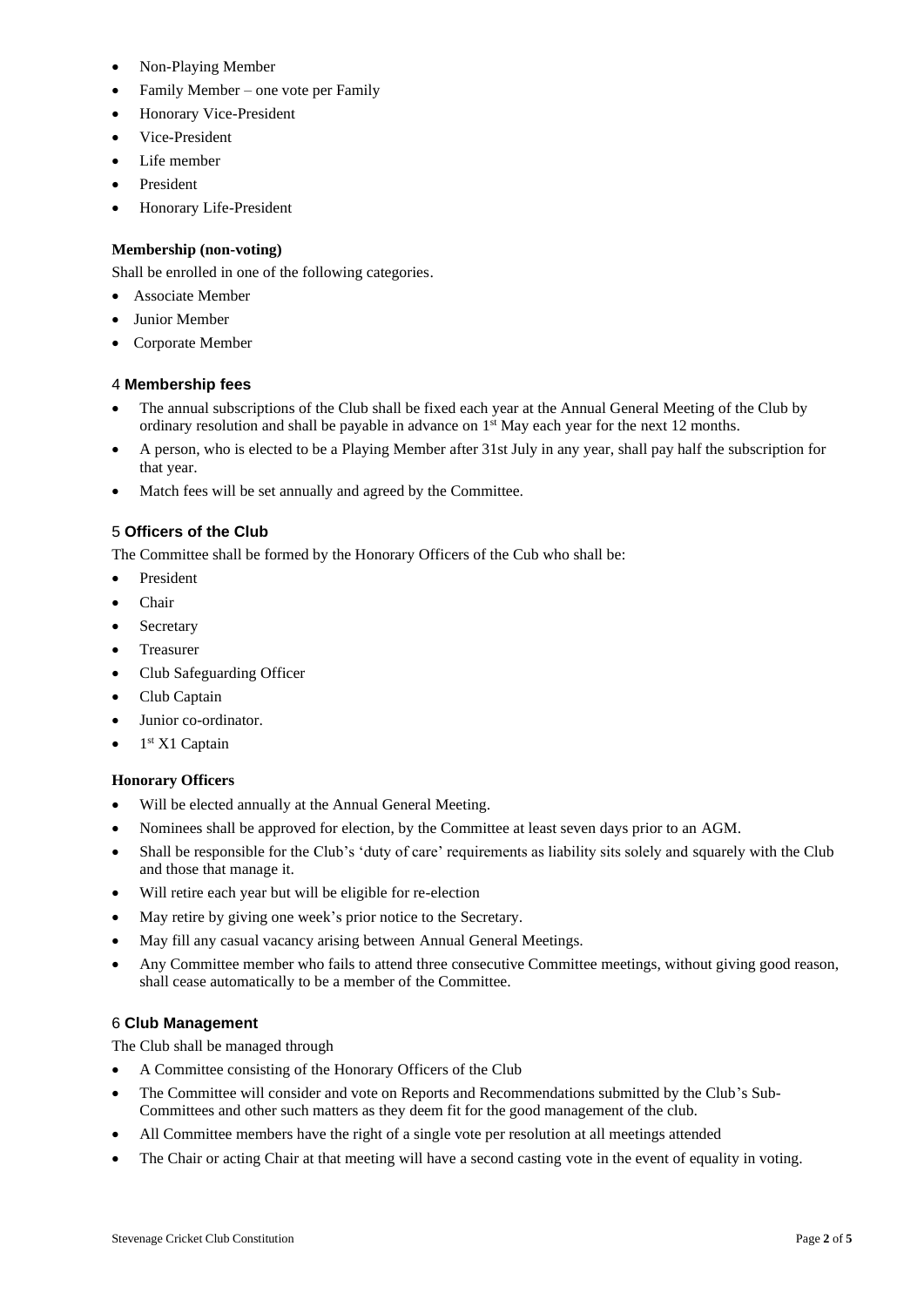## **The Committee**

- Will be convened by the Secretary of the Club and hold no less than eight meetings per calendar year.
- Members will receive not less than three days written or oral notice by the Secretary for every meeting.
- Members can in an emergency, at the discretion of the Chair and Secretary or their nominee, have additional meetings with not less than 24 hours' notice.
- The quorum required for business at Committee meetings shall be five members present.
- Shall manage and be responsible for the overall management of all the affairs of the Club.
- Shall have power to do everything necessary for the purpose of the affairs of the Club
- Shall be responsible for adopting new policy, codes of conduct and rules that affect the organisation of the Club.
- Shall have powers to appoint sub-committees, as necessary, and appoint adviser(s) to the Committee, as necessary, to fulfil its business.
- Will be responsible for disciplinary hearings of members who infringe the Club rules/regulations/constitution.
- Will be responsible for taking any action of suspension or discipline following such hearings.
- Shall have power for any matter not provided for in these rules

#### **Sub-Committee Members**

- The Honorary Officers or their nominee shall chair sub-committees which report to the Committee.
- Sub-committee members shall be appointed by the Officers at a Committee meeting following the AGM or as a deemed appropriate.
- Shall meet as deemed appropriate.

## 7 **Finance**

The financial year of the Club will end on 30<sup>th</sup> September in any year.

The Treasurer

- Will be responsible for the finances of the Club
- Will bank all Club monies in an account held in the name of Stevenage Cricket Club, at Bankers appointed by the Committee.
- Will be responsible for all financial transactions, except all transactions made to the bankers shall be countersigned by two of the nominated officers.
- Will take no action involving expenditure in the name of the Club, and shall make no undertakings which would commit the Club to expenditure or other liability, without the prior authority of a resolution of the Committee, save for the payment of day to day running expenses of the Club.
- Will present an audited statement of annual accounts at the Annual General Meeting that has been audited by the honorary auditor not less than 28 days prior to the Annual General Meeting.

# 8 **Annual General Meetings**

The Annual General Meeting shall be held in November each year or at a date agreed by the Officers which is prior to the next Membership year.

• The Secretary shall give notice, in writing, of at least 14 days of Annual General Meetings to all members.

The business of the Annual General Meeting shall be

- To receive the Chair's report of the activities of the Club during the preceding year.
- To receive the report of the Club Captain and all other Team Captains of their activities during the preceding year.
- To receive the report of the Junior Co-ordinator of all activities during the preceding year.
- To receive and consider a statement of the audited Club accounts for the preceding year and the Treasurer's report on the financial position of the Club.
- To elect Club Officers.
- To elect Team Captains as appropriate.
- To remove and elect the auditors and the trustees or to confirm they remain in office.
- To fix the subscription for the following year.
- To confirm the Vice Presidents for the following year.
- To consider nominations for Honorary Vice-Presidents or Life Members of the Club that have been delivered to the Secretary and passed by the Committee at a meeting prior to the AGM.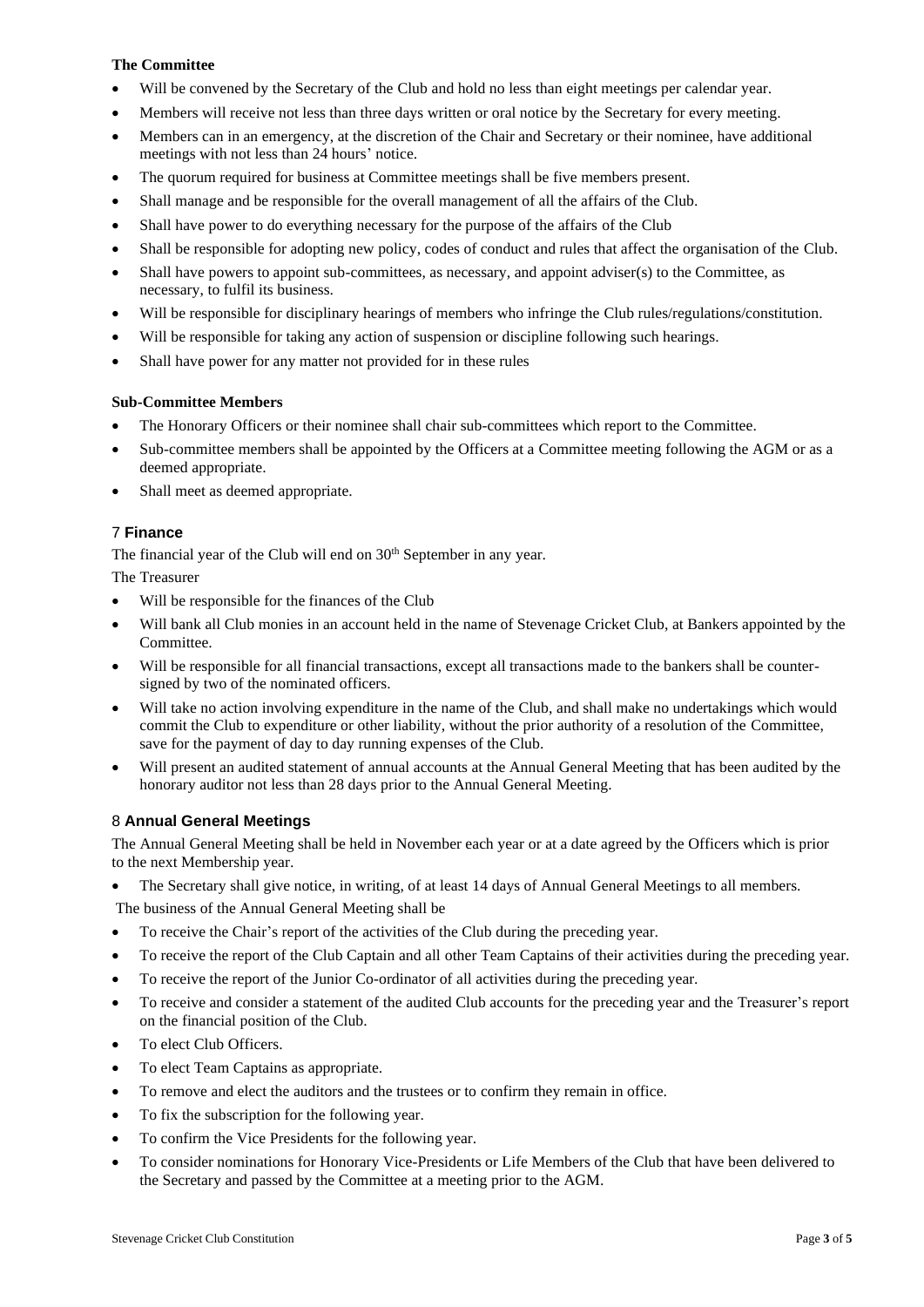• Nominations for Officers of the Committee will be received, in writing, by the Secretary seven days prior to the AGM

# **Voting**

- All Full members have a right to vote at the Annual General Meeting.
- All Full members present have one vote only on each resolution.
- All elections are by simple majority of the members present.
- In the event of equality of voting on each of two occasions of the same resolution, then the Chair (or acting Chair at the meeting) has a second casting vote.
- The quorum for the AGM shall be a minimum of 20 members or 20% of membership, whichever is the fewer.

# 9 **Extraordinary General Meetings**

- An EGM shall be called by the Secretary within 14 days of a request to that effect from the Committee or on the written request of not less than the lesser of 30 Members or one-fifth of the members and signed by them.
- Such EGM shall be held on not less than 14 nor more than 21 days' notice at a place decided upon by the Committee or in default by the Chair.
- If the Committee fails to call a meeting within 14 days of receiving a valid request from the members then the requisitionists may themselves call a meeting, the costs of which will be reimbursed by the Club.
- The business, which may be conducted at an Extraordinary General Meeting, may be one or more of the following
- Removing all or any of the Officers, co-opted members and filling the vacancies of such removal.
- Altering the rules to the Constitution
- Dissolving the Club

#### **Voting**

- All Full members present have one vote only on each resolution.
- Resolutions shall be passed by simple majority of the members present at the meeting.
- There shall be no second casting vote by the Chair or acting Chair to the meeting
- Quorum for EGMs shall be minimum of 20 members or 20% of membership whichever is the fewer.

## 10 **Discipline and Appeals**

- All Club Discipline and Complaints regarding the behaviour of members should be submitted in writing to the Secretary.
- The Club shall have a Complaints & Disciplinary Procedure and Appeals Procedure that shall be updated from time to time and reviewed annually by the Committee.
- The Procedure will be made available on request from the Secretary.
- There shall be a Right of Appeal, within ten days of the first hearing, following disciplinary action being announced.
- The Appeals Committee should consider the appeal within seven days of the Secretary receiving the appeal.
- The decision of the Appeals Committee shall be final and binding.

# 11 **Indemnity**

The Trustees and members of the Committee shall not be liable (otherwise than as Members) for any loss suffered by the Club as a result of the discharge of their respective duties on its behalf, except such loss as arises from their respective wilful default, and they shall be entitled to an indemnity out of the assets of the Club for all expenses and other liabilities incurred by them in the discharge of their respective duties.

# 12 **Trustees**

The number of Trustees shall not be fewer than two or more than four.

The Trustees shall be Full Members of the Club.

And shall hold office until

- Death
- **Resignation**
- Removal from office by a resolution of the Members

There shall be vested in the Trustees all the property of the Club other than the cash which will be under control of the Treasurer.

The Trustees may deal with the property so vested in them by way of sale, as mortgage, charge, lease or otherwise so directed by the Club. Such direction shall be given by a majority of the Members present at a duly convened